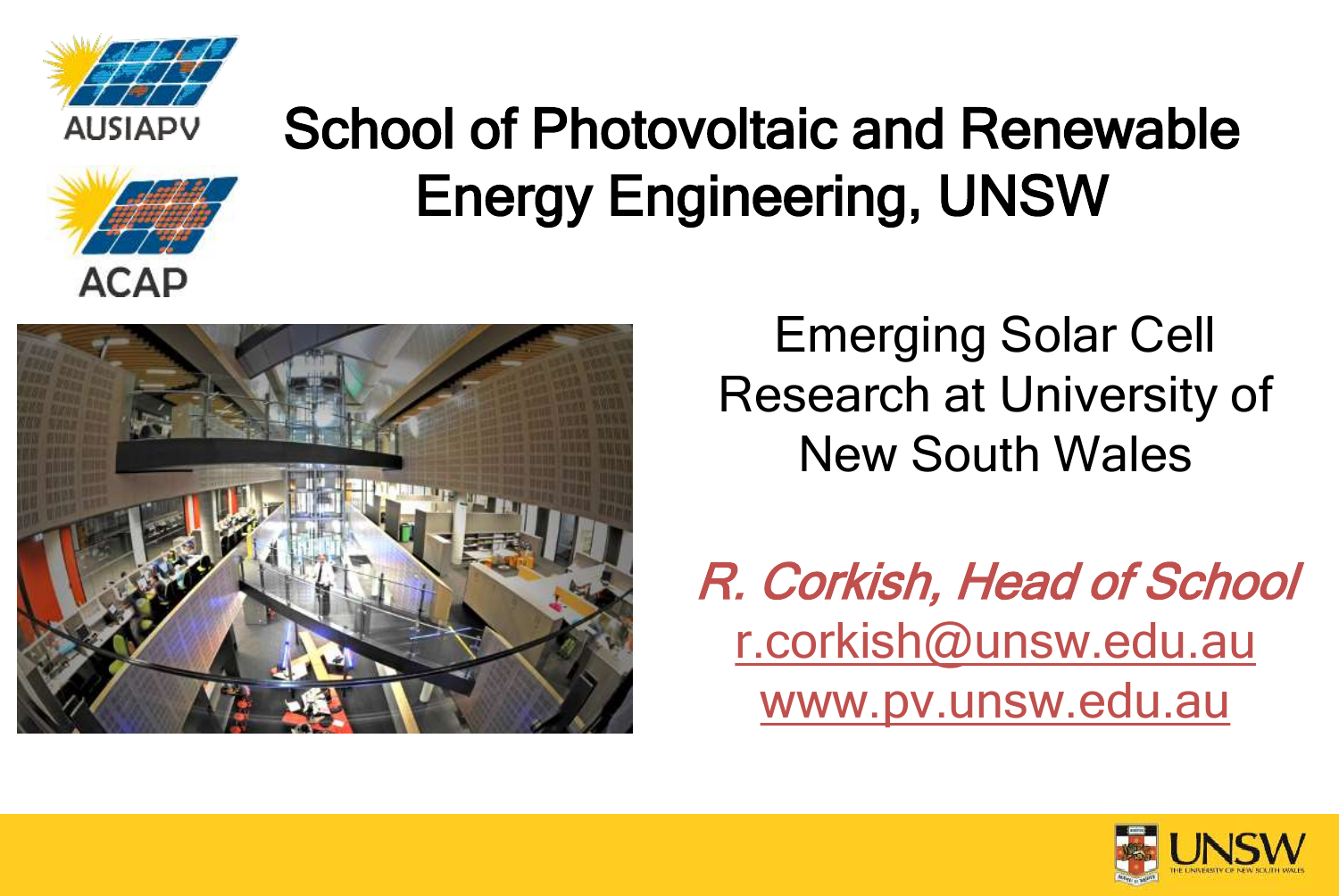### Context: The exemplary path until 2050/ 2100



Reference: "World in Transition: Turning Energy Systems Towards Sustainability (Summary for Policy Makers)," German Advisory Council on Global Change, Berlin 2003. www.wbgu.de

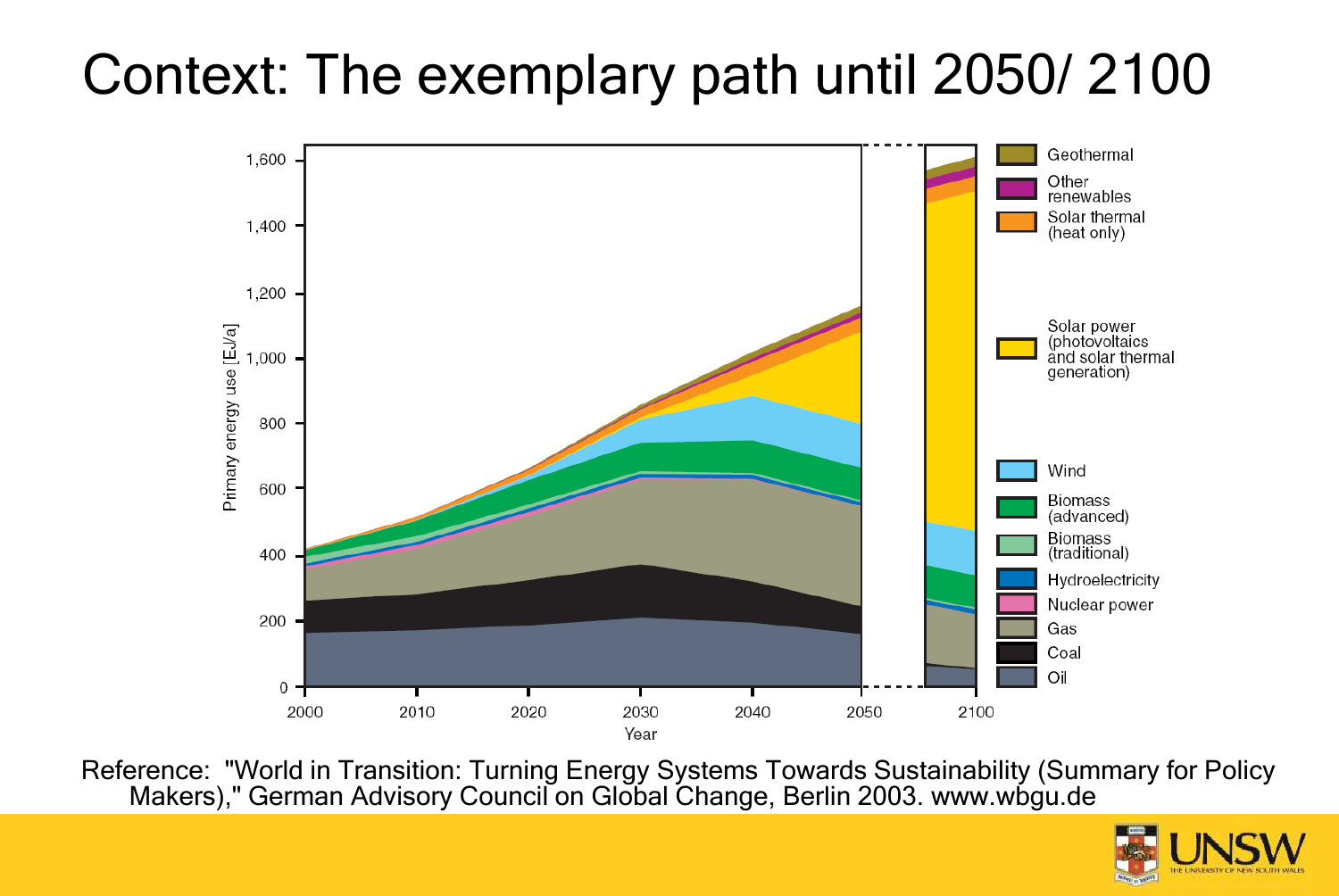### Learning **Curve**



International Technology Roadmap for Photovoltaics (ITRPV) Results 2012, [www.itrpv.net](http://www.itrpv.net/)

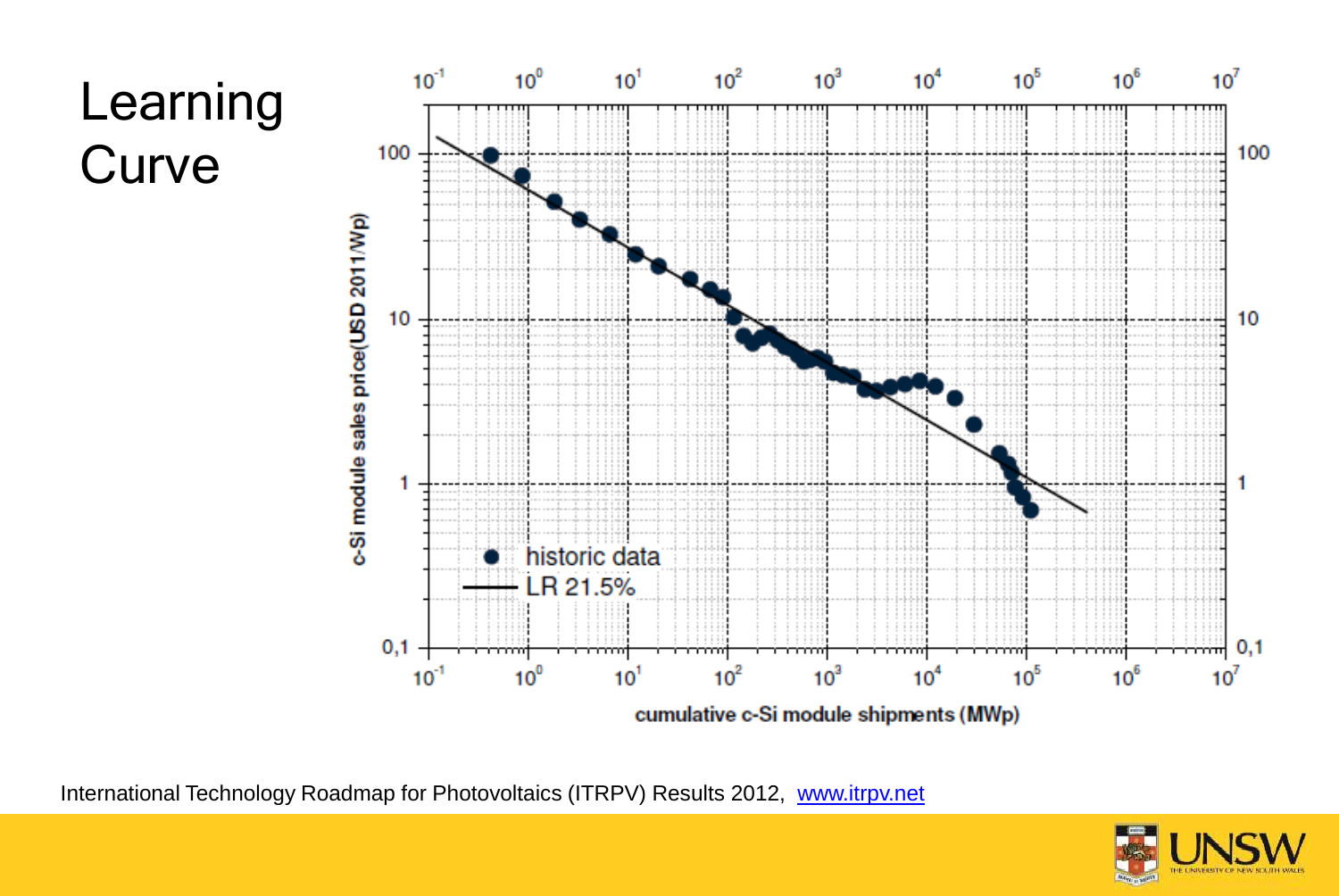# PV production in 2012

- Down from 2011 due to GFC and oversupply
- Asia dominating cell (95%) and module production (86%)
- Mainland China produced 63% of world cell and 64% of module supply
- Production grew 5% in China but declined 12% in RoW



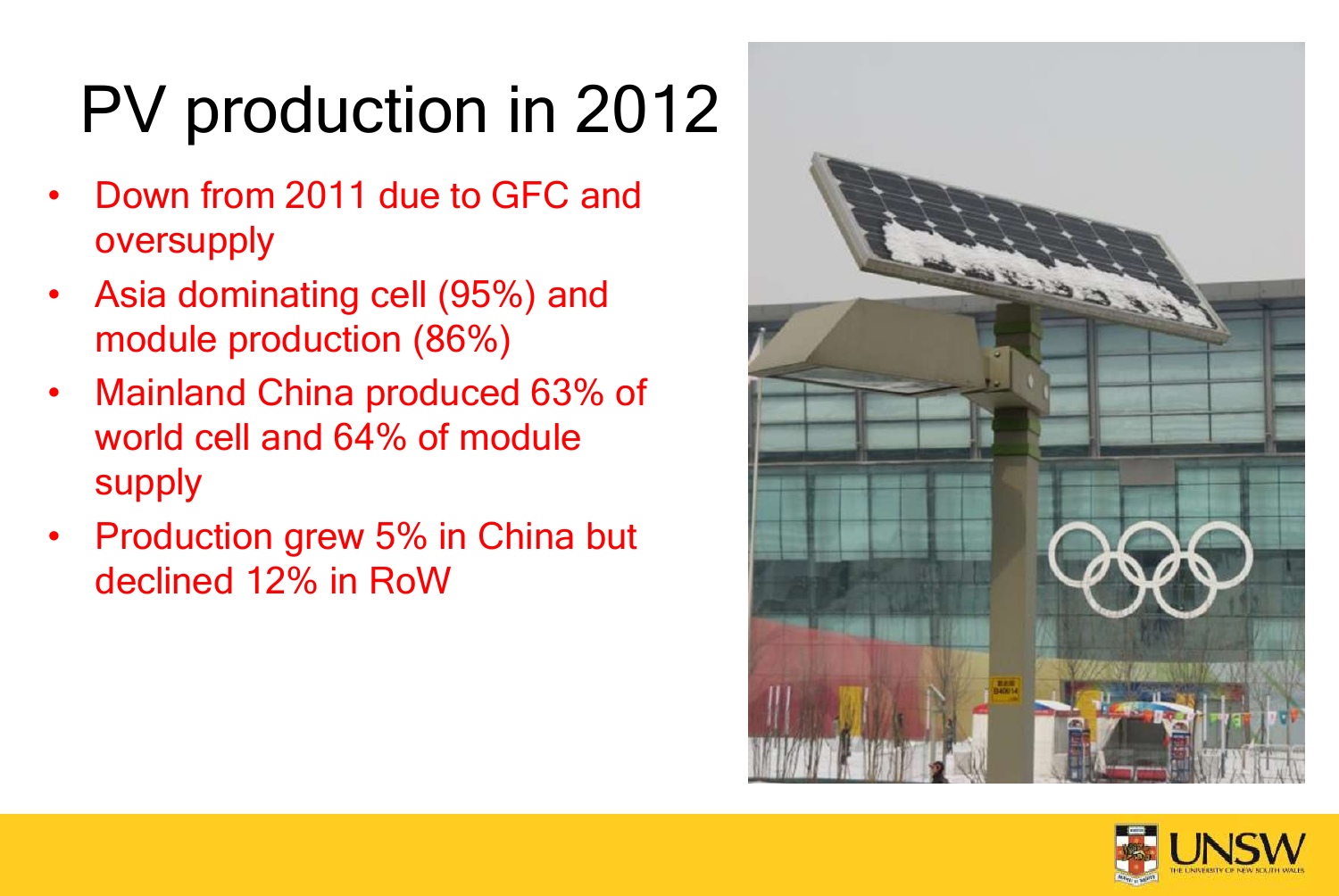# School History

- PV research within UNSW Electrical Eng. 1974 – 1998
- Separate Centre 1999 2005
- Pioneering UG photovoltaics engineering program 2000
- PG coursework program 2001
- Second UG program 2003
- New School declared 2006



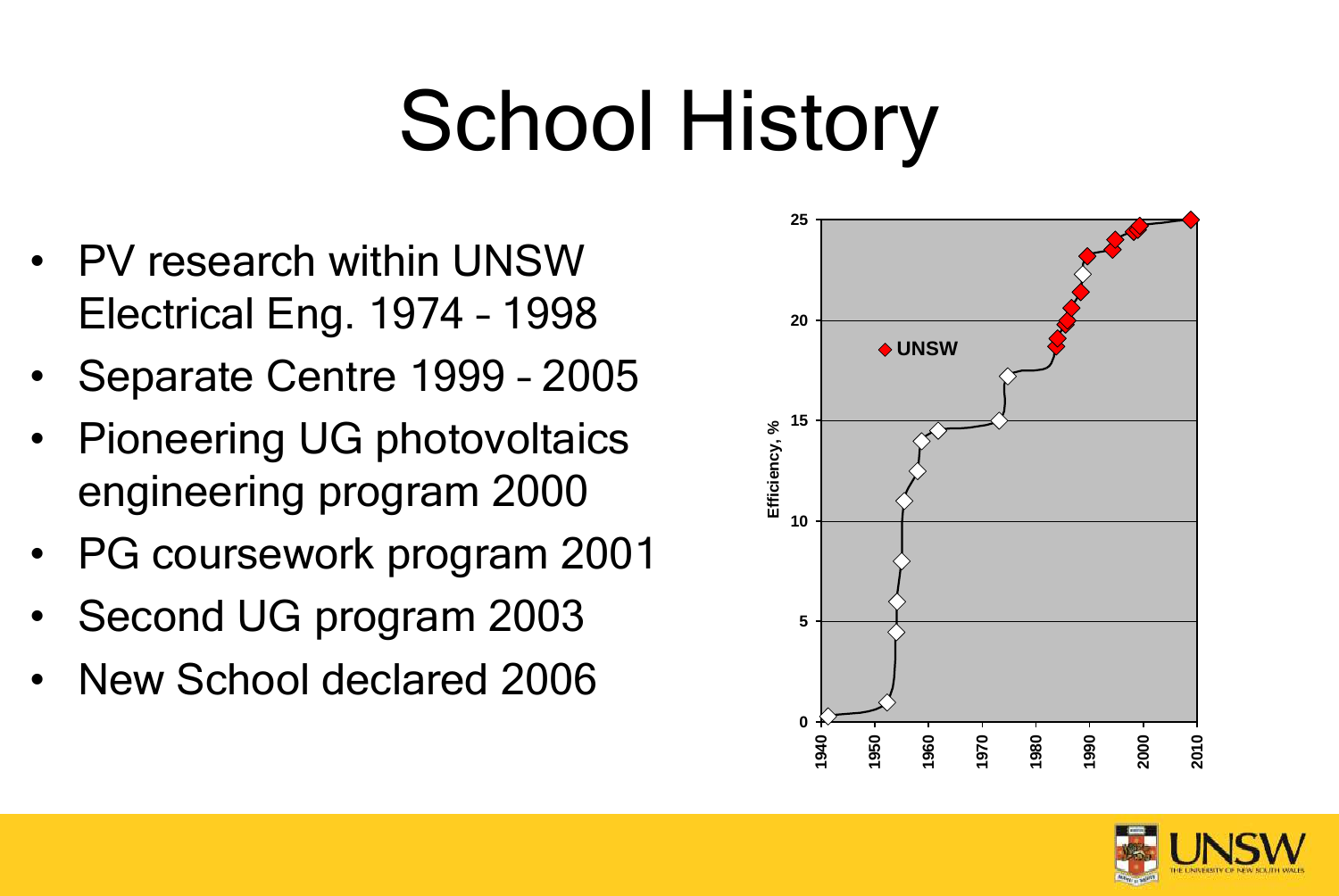## Undergraduate Education

Two 4-year Engineering programs (420 students):

- Photovoltaics and Solar Energy (started 2000)
- Renewable Energy (started 2003)



(Session 2, 2013 figures)



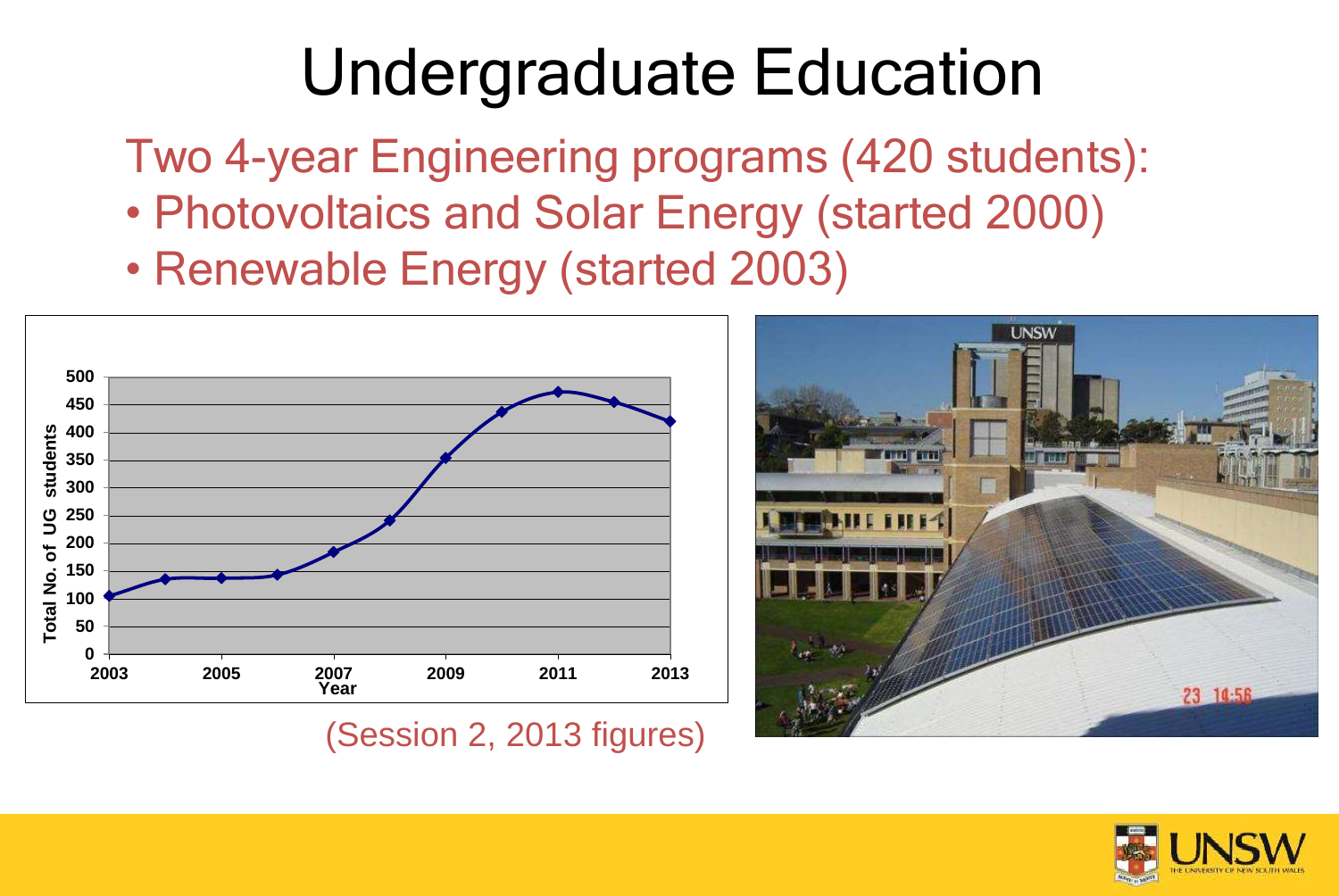# Postgraduate **Education**

### • PG Coursework (46 students)

- Rapid growth 2007-10
- Strong AUD in 2011, 2012
- 1.5 year addition to 4-year BEng. or 4 -year BSc



### • Research degrees

- PhD (93 students),
- Masters Research (10 students)
- Historically through Electrical Eng.





(S2, 2013 figures)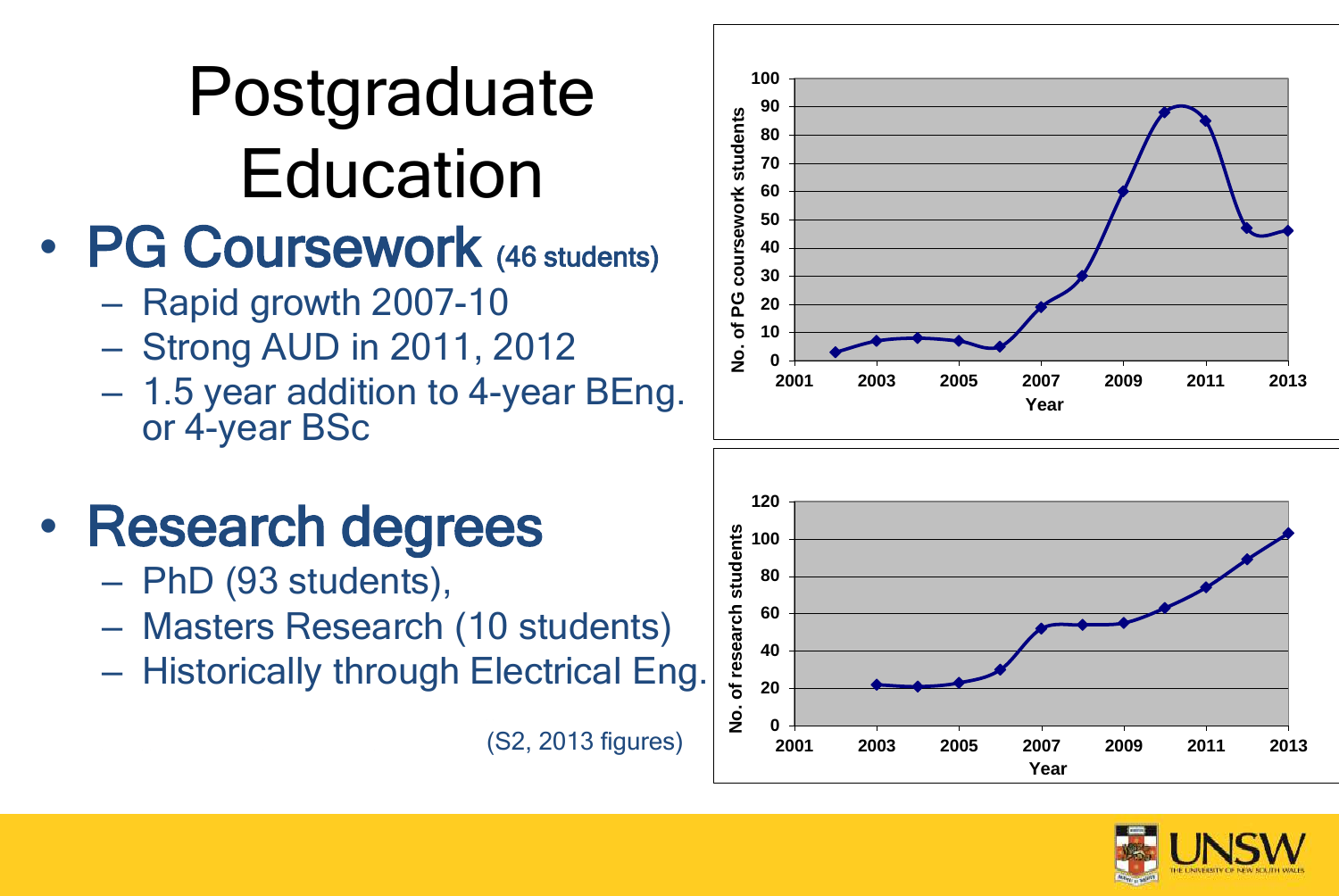# Major Collaborations

### • BEng (2+2) partnerships

- •Nankai University
- •Sun Yat-Sen (Zhongshan) University
- •Tianjin University
- •Zhejiang University
- •Nanchang University
- •Beijing Jiao Tong University
- •South China University of Technology

### •Several Asian PV manufacturers

- R&D collaborations and Intellectual property licenses
- Several former Centre members in key technical positions in major manufacturers
- ARC Linkage Projects with Suntech, Guodian, CSun and Tianwei
- QESST at Arizona State University
- US National Renewable Energy Laboratories
- Colorado School of Mines



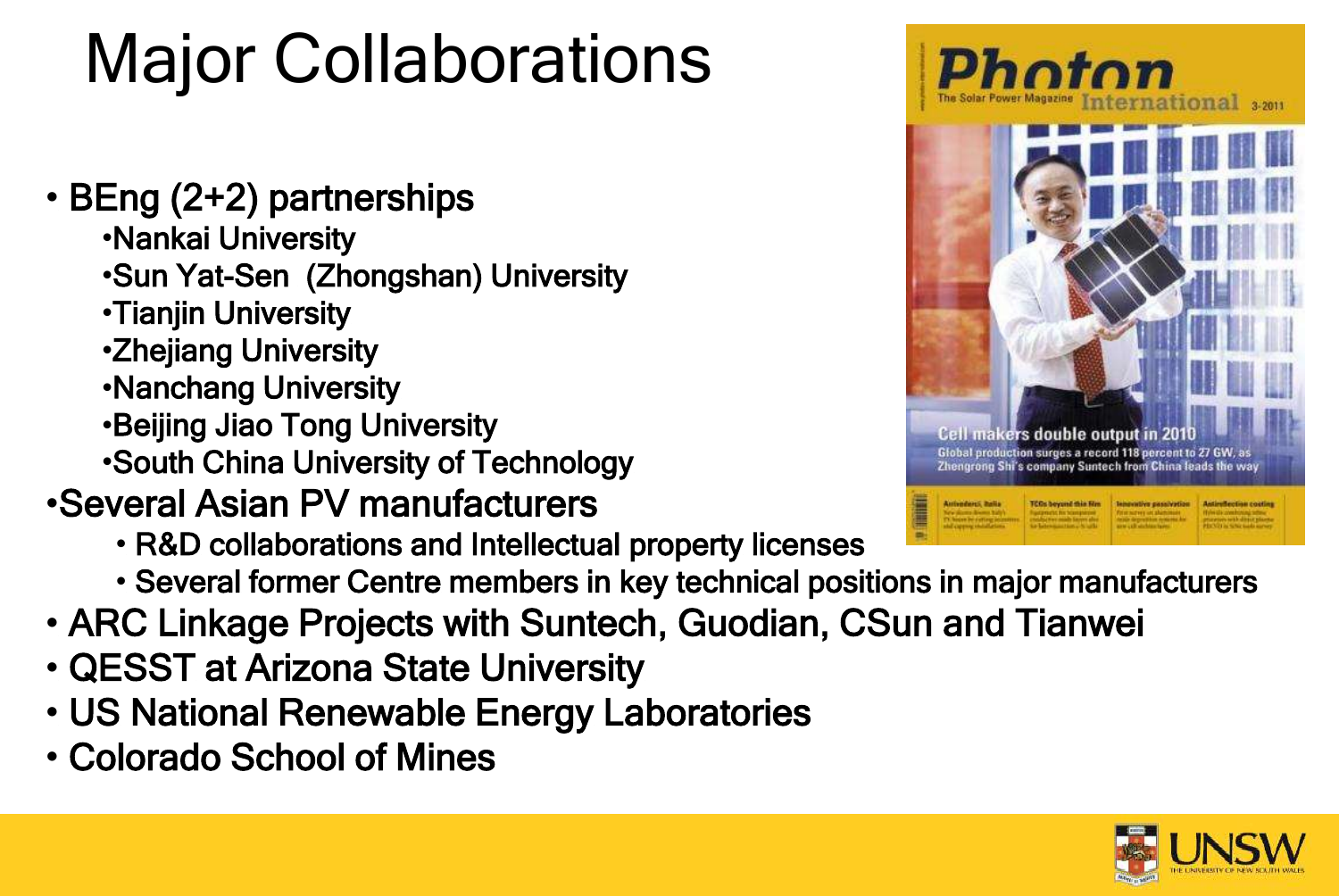### Australia-US Institute for Advanced PV

Funded through the Australian Government's United States- Australia Solar Energy Collaboration, which is managed by the Australian Renewable Energy Agency

- UNSW
- •Australian National University
- University of Melbourne
- Monash University
- University of Queensland
- CSIRO
- NSF-DOE QESST (Arizona State Univ.)
- U.S. National Renewable Energy Laboratory (NREL)
- Sandia National Laboratories (U.S.)
- Molecular Foundry (U.S.)
- Stanford University
- Georgia Institute of Technology
- University of California Santa Barbara
- Suntech R&D Australia
- BT Imaging
- Trina Solar Energy
- BlueScope Steel



- PP1: Silicon Cells
- PP2: Organic and Earth-Abundant Inorganic Thin-Film Cells
- PP3: Optics & Characterisation
- PP4: Manufacturing Issues
- PP5: Education, Training and Outreach

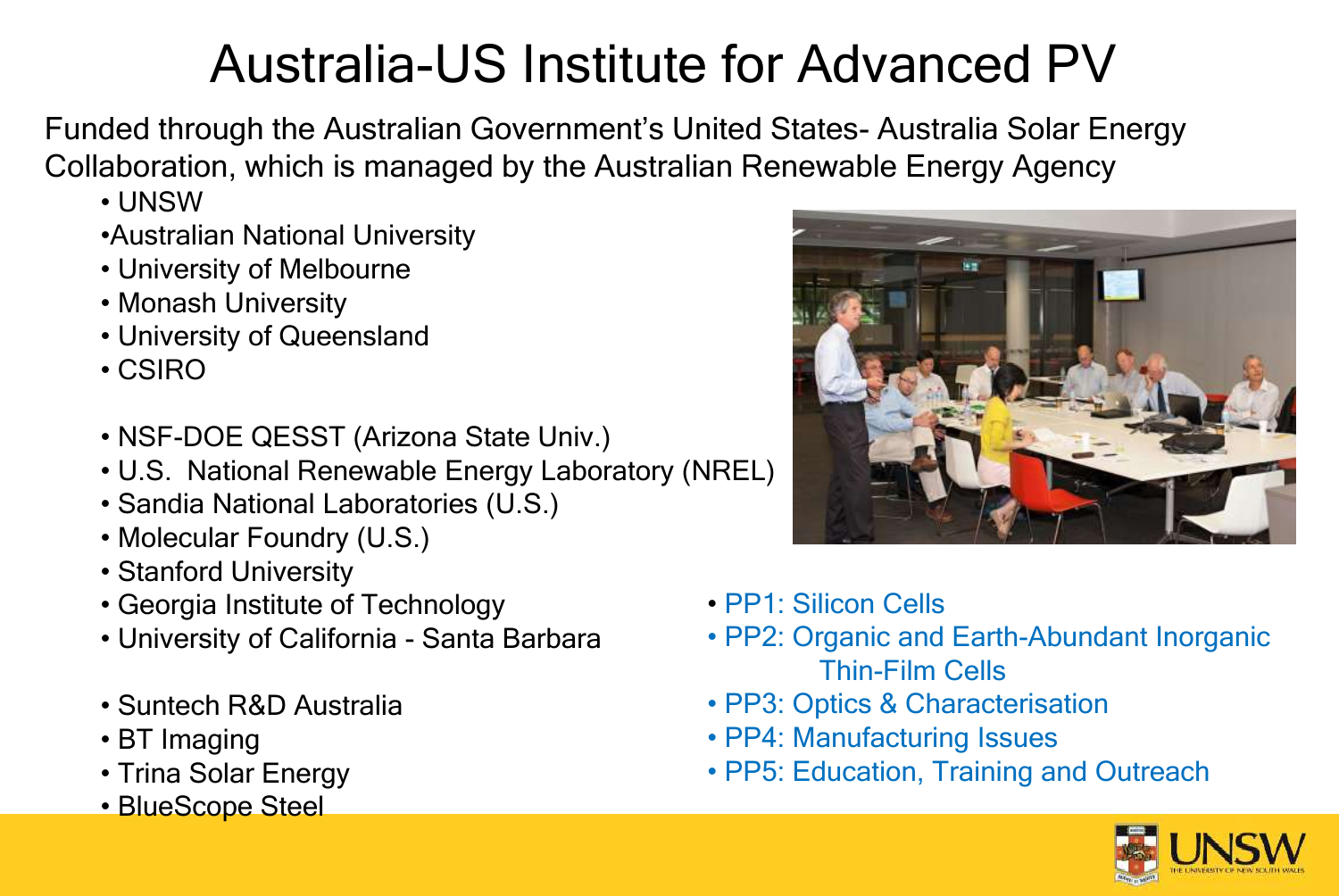# First Generation: Wafers/Ribbons





### 25% Efficient PERL Cell 17% Industrial Screen Printed Cell

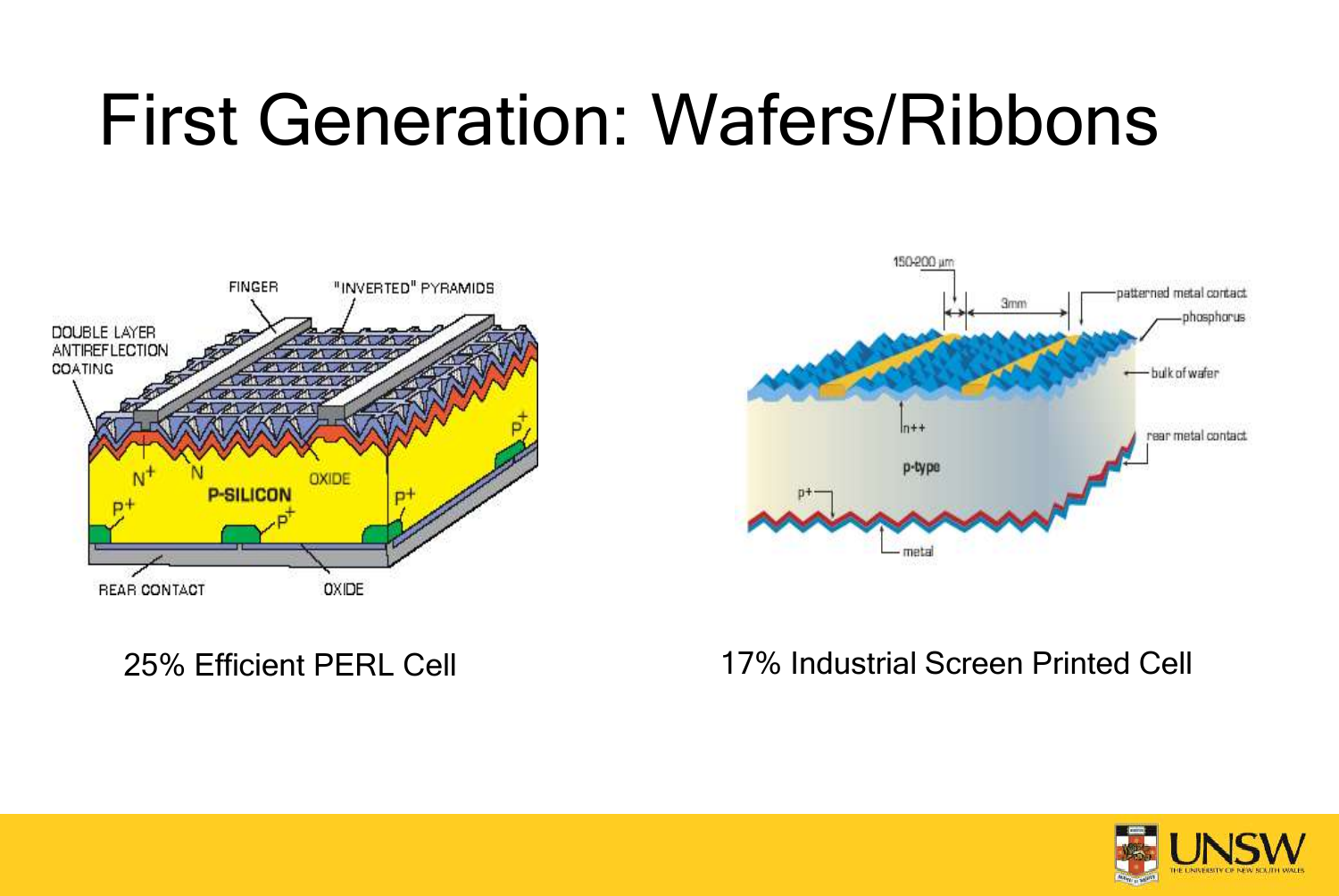# Selective Emitter – 3 Technologies

- Semiconductor Fingers:
	- Diffusion doped lines replace doped grooves
	- Screen-printed metal fingers run perpendicular to diffused lines
- **Laser Doped Selective Emitter** 
	- Laser doping through/from dielectric layer
	- Dielectric doubles as ARC and plating mask
	- Laser doping gives heavily doped surface ideal for self aligned plating and selective emitter
- Transparent Fingers
	- Semiconductor Fingers with laser doped lines
	- Laser doped lines replace doped grooves









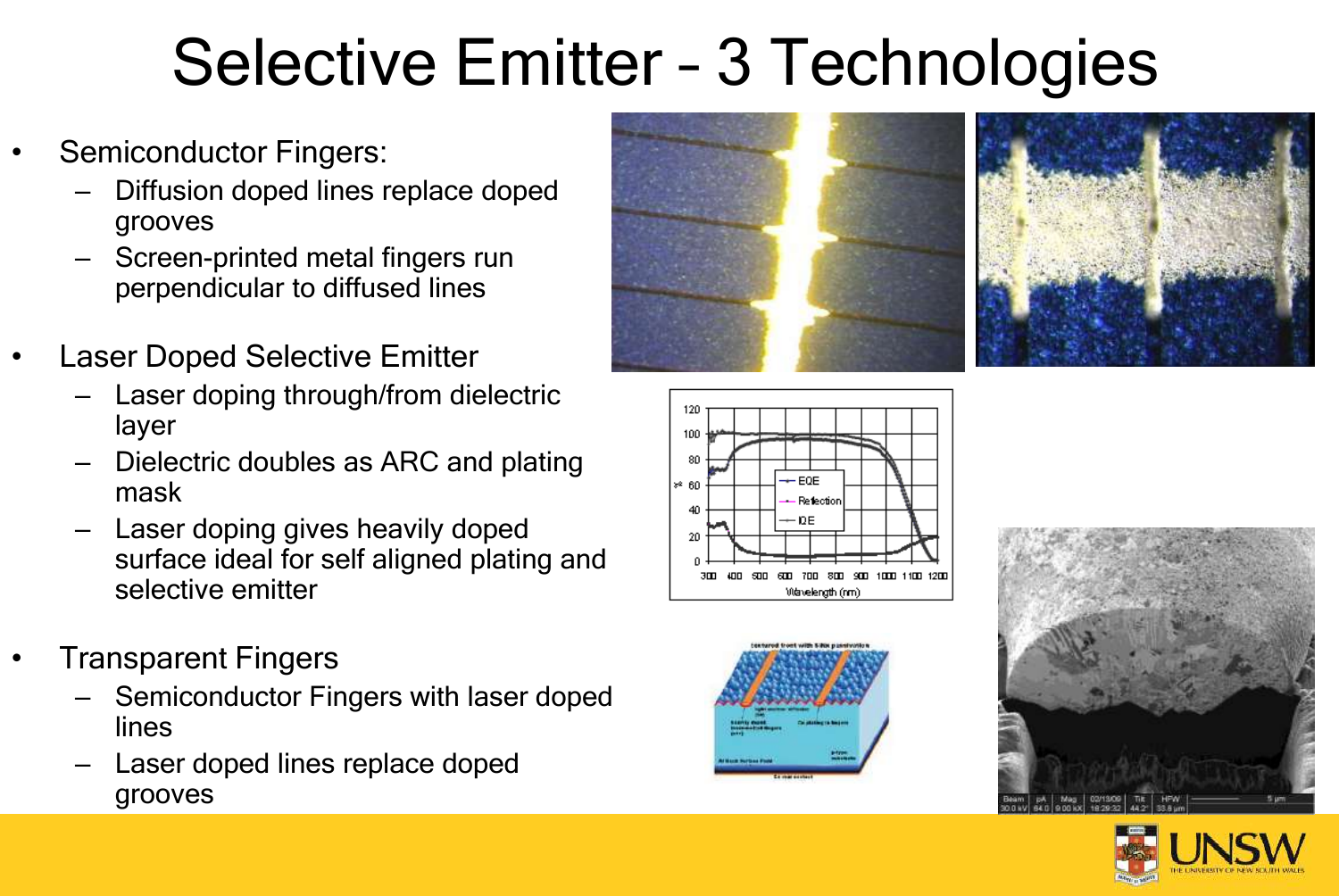### Advanced Hydrogenation on UMG Material

**Lifetime: <1 microsec several microsec >400 microsec**

No Hydrogenation Standard Hydrogenation UNSW tricks



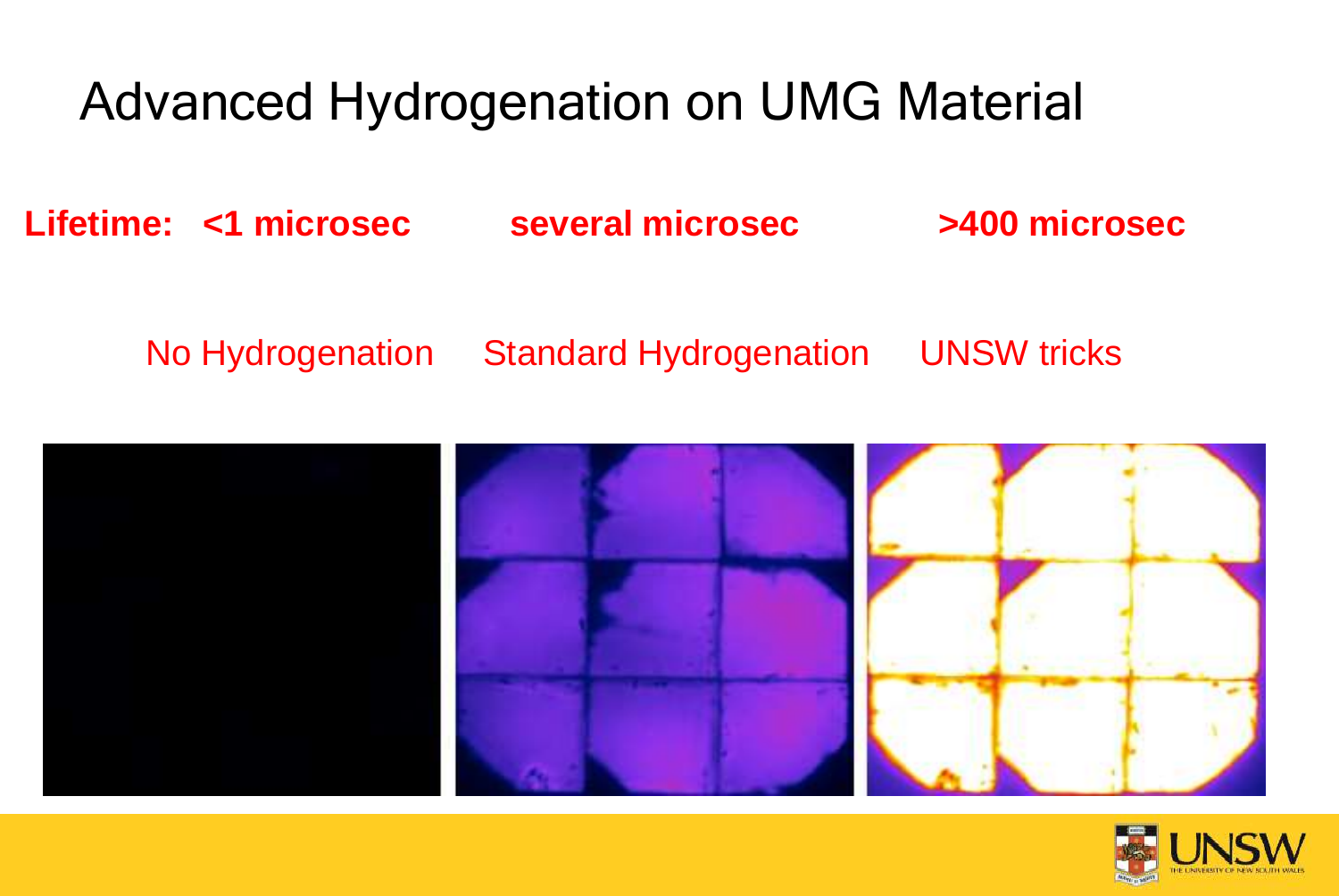### GaAsP – Si/Ge Tandem Cell

- UNSW, AmberWave Inc., Veeco Inc., Yale University, University of Delaware, Arizona State University, and the National Renewable Energy Laboratory.ASI – supported partnership with Amberwave Inc.
- Si substrate
- Si/Ge alloy bottom cell to convert long wavelength light
- GAsP top cell to convert short wavelength light



### III-V – Si Tandem Cell on Virtual Ge Substrate

- UNSW and the National Renewable Energy Laboratory.
- Low cost Si substrate
- Thin layer of crystalline Ge to be grown on a Si wafer by economic physical vapour deposition – "virtual Ge wafer"
- GaInP/GaInAs top cells to convert short wavelength light

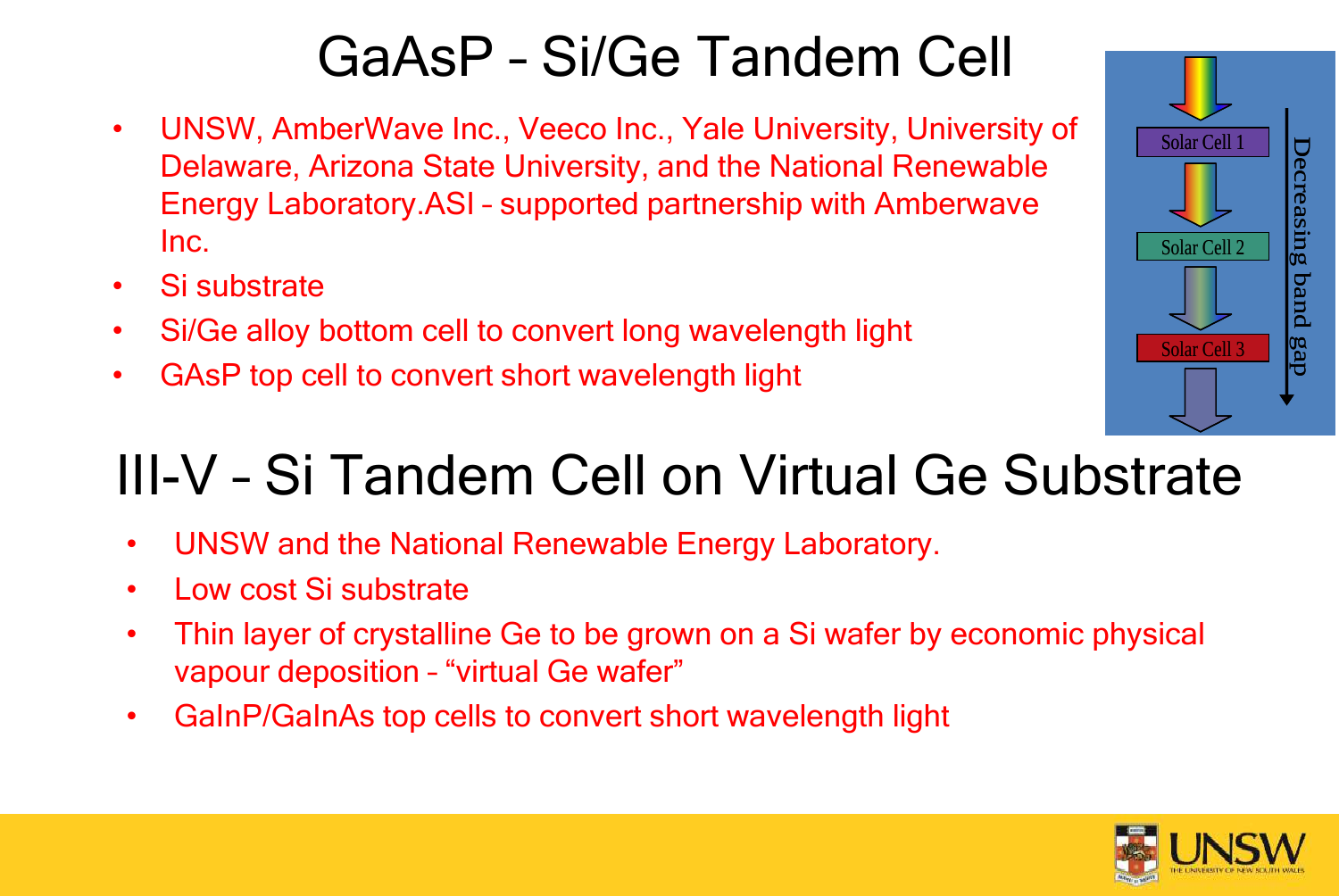# Second Generation (Thin Films) - Si

- Thin films on supporting substrate
	- Amorphous/microcrystalline Si
	- CIGS (In: CRITICAL (US DoE))
	- CdTe (Te: NEAR-CRITICAL (US DoE))
	- Crystalline Si on glass or conductive carrier
	- <u>Cu<sub>2</sub>ZnSnS<sub>4</sub> (CZTS)</u>
	- **Organic PV**
- Lower efficiency than wafers but lower cost per m<sup>2</sup>
- Large manufacturing unit
- Fully integrated modules
- **Aesthetics**





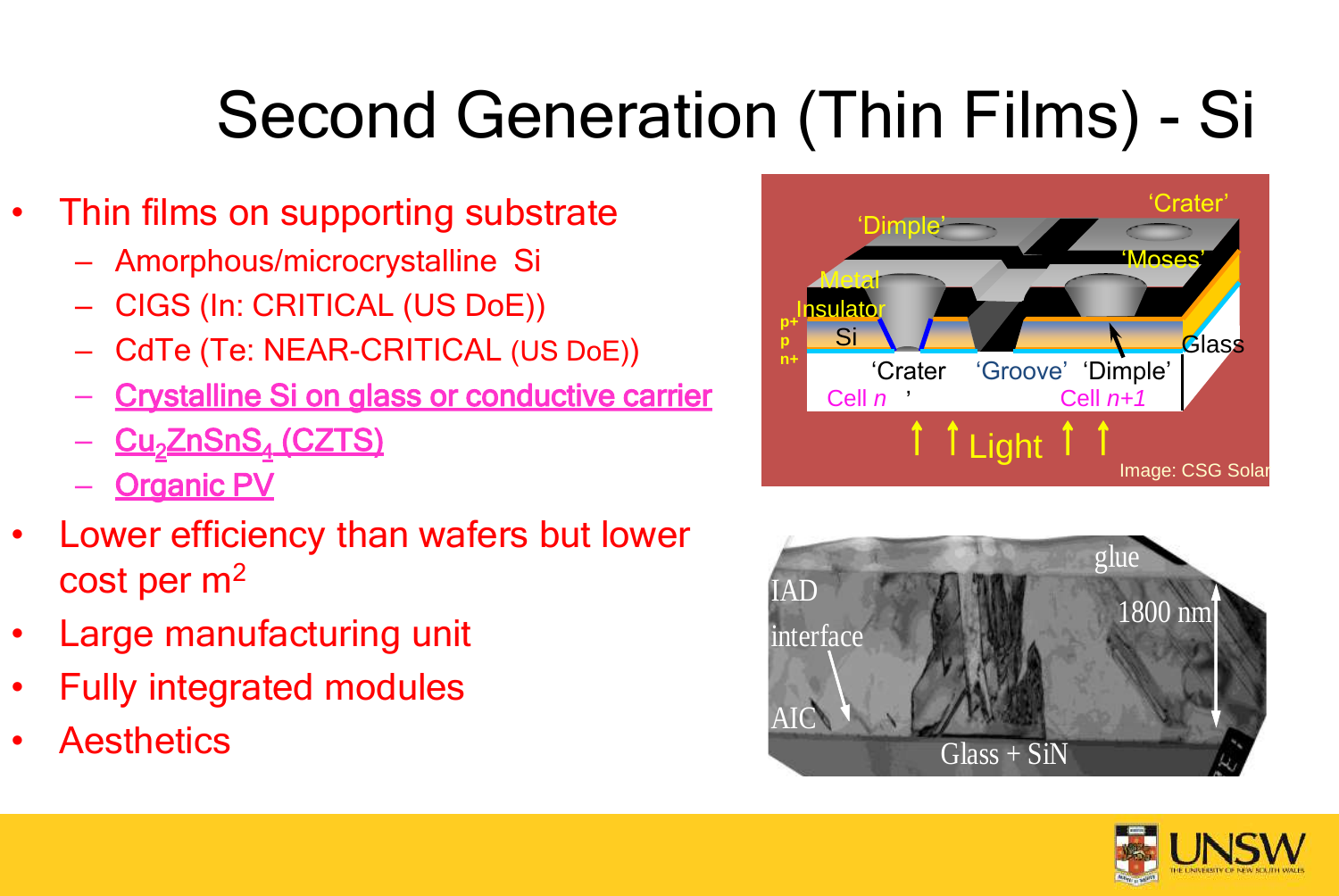## Plasmonic Evaporated Cells

Surface plasmon enhanced light-trapping (planar glass)







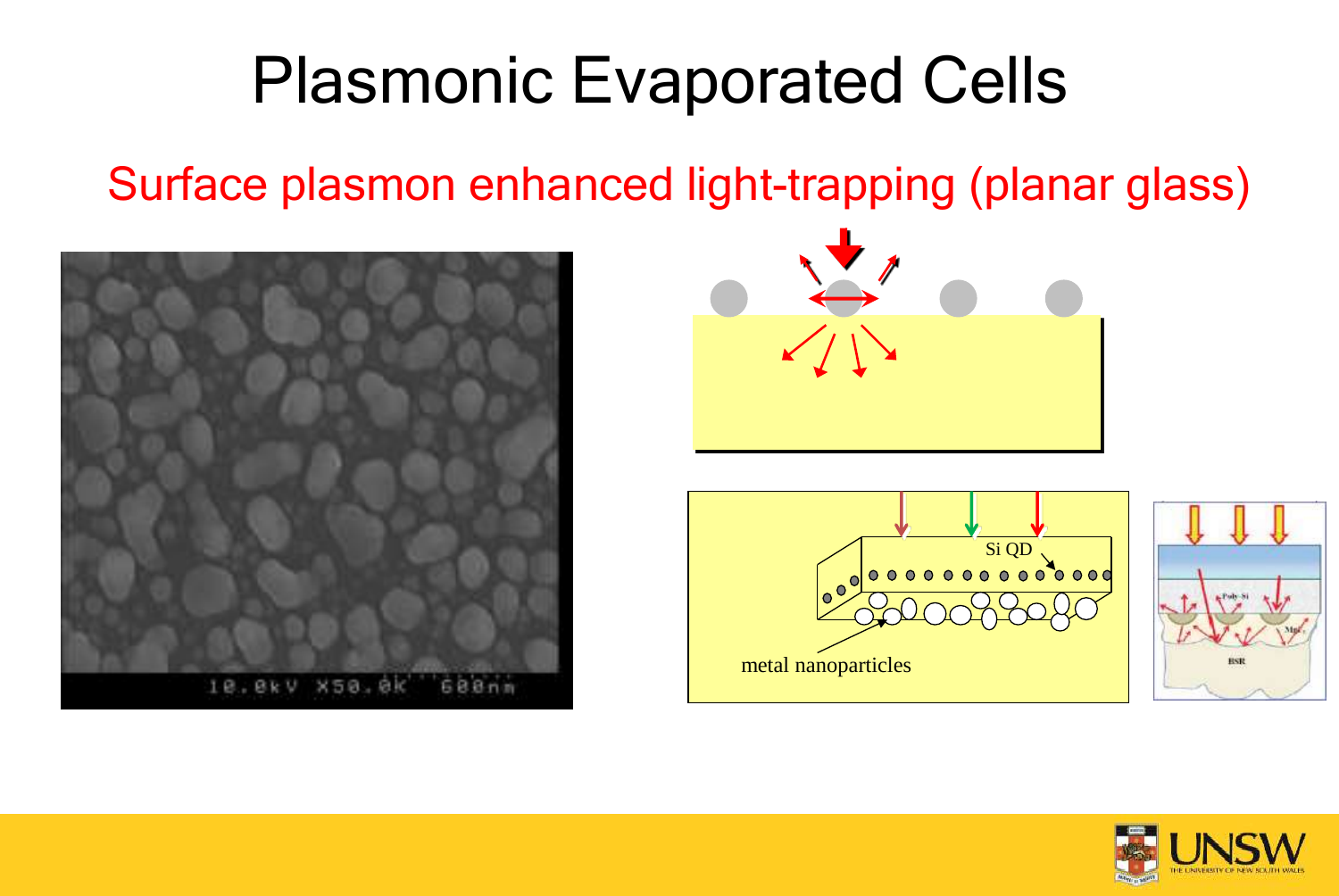# CZTS thin films

- Earth-abundant
- Low toxicity
- IBM demonstrated 9.7% in 2009
	- Hydrazine-based solution deposition
- Physical vapour deposition
	- Reactive sputtering









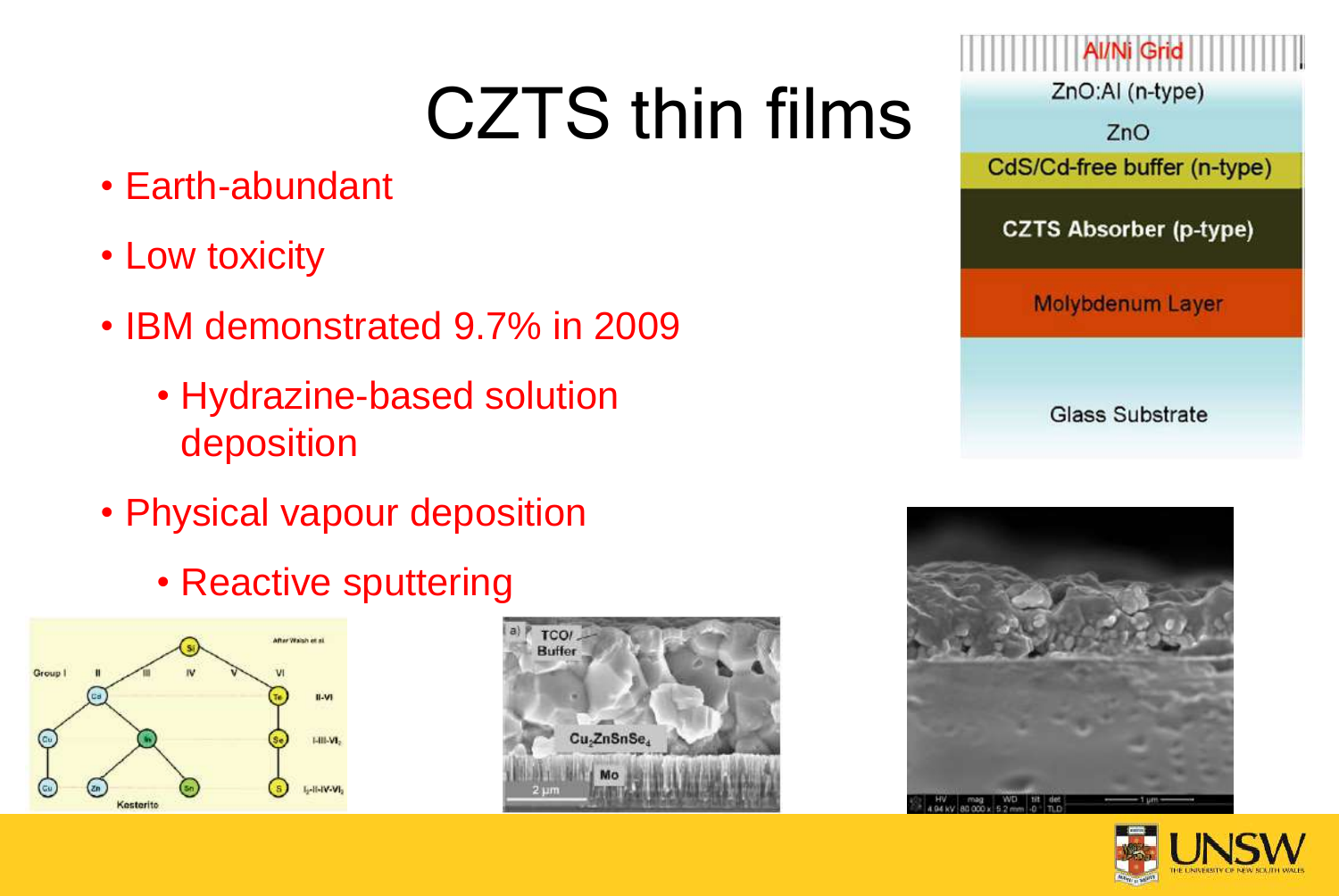# Silicon based Tandem Cell



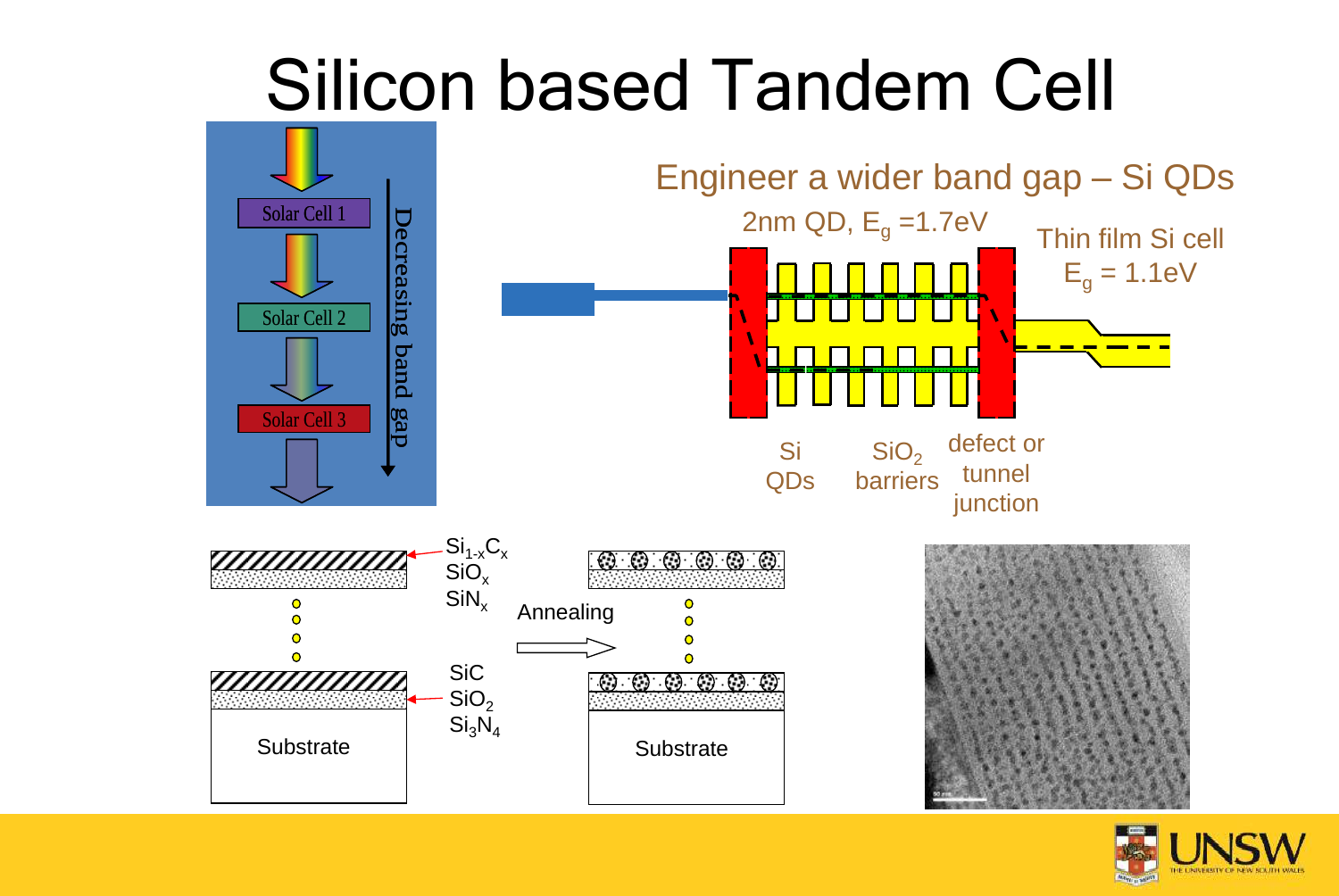### Spectrum Splitting for Concentrating PV





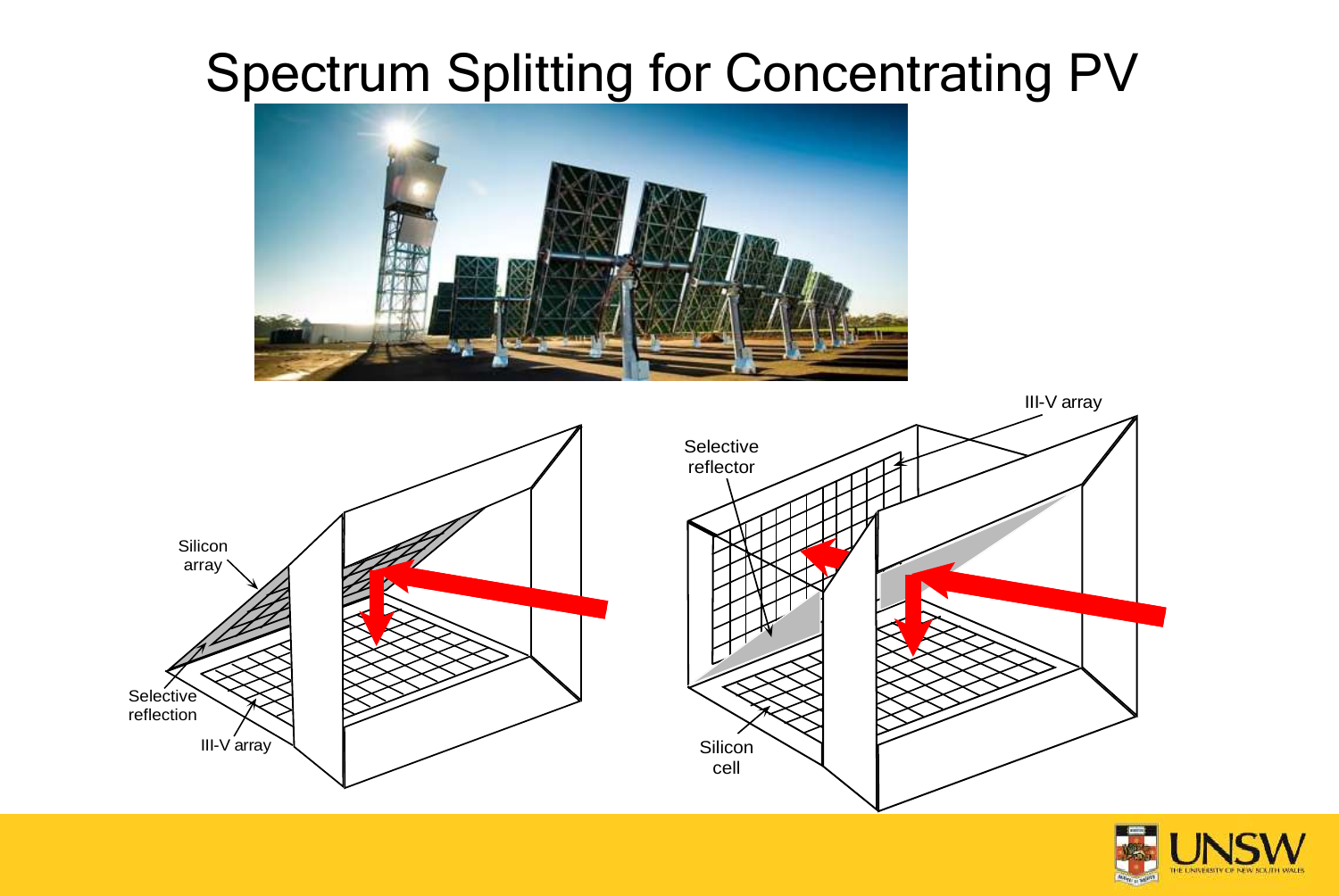### Photoluminescence Imaging